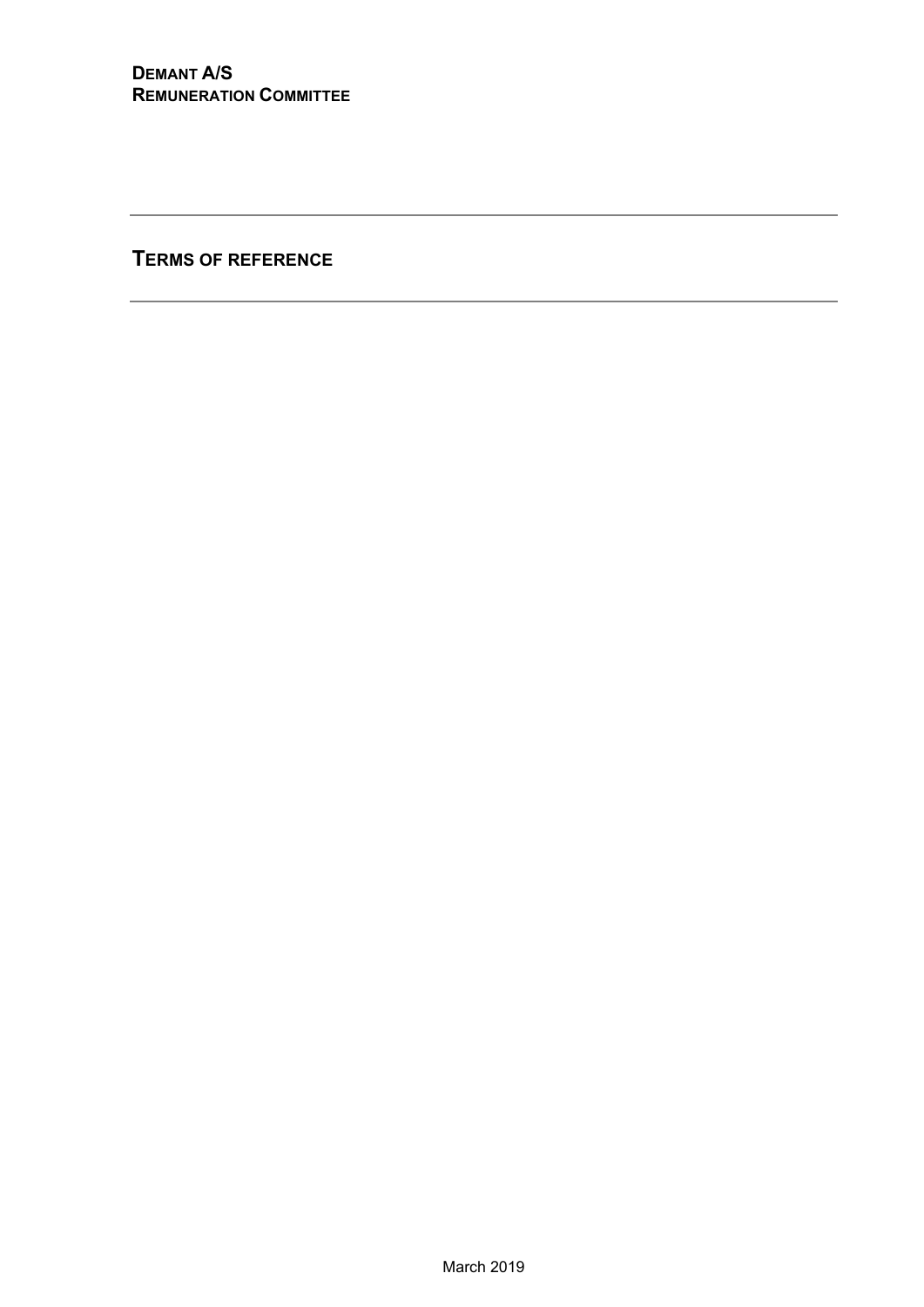The Board of Directors has decided to set up a remuneration committee.

## **Objective and duties**

- The remuneration committee is a committee under the Board of Directors whose objective is to prepare recommendations to the Board of Directors in relation to the remuneration policy and remuneration.
- The remuneration committee has the following areas of responsibility:
	- to recommend the remuneration policy (including the general guidelines for incentivebased remuneration) to the board of directors and the executive board for approval by the board of directors prior to approval by the general meeting,
	- make proposals to the board of directors on remuneration for members of the board of directors in compliance with the company's remuneration policy
	- ensure that and the assessment of the performance of the persons concerned. The committee should have information about the total amount of remuneration that members of the board of directors and the executive board receive from other companies in the group
	- recommend a remuneration policy applicable for the company in general and
	- assist with the preparation of the annual remuneration report.
- The remuneration committee is subject to the same confidentiality and non-disclosure provisions as the Board of Directors.

# **Committee members**

- The remuneration committee is composed of the Chairman and the Deputy Chairman of the Company.
- The Chairman of the Company's Board of Directors is also Chairman of the remuneration committee.

#### **Committee meetings**

- Meetings are held as often as deemed necessary by the Chairman, however, at least once a year.
- The Chairman may decide to invite other persons to attend committee meetings.
- Minutes of meetings are taken of each meeting in the committee.

#### **Remuneration**

The committee members do not receive separate remuneration for their committee work.

#### **Reporting to the Board of Directors**

 At Board meetings in the Company, the Chairman shall report back to the Board of Directors about activities and decisions in the committee.